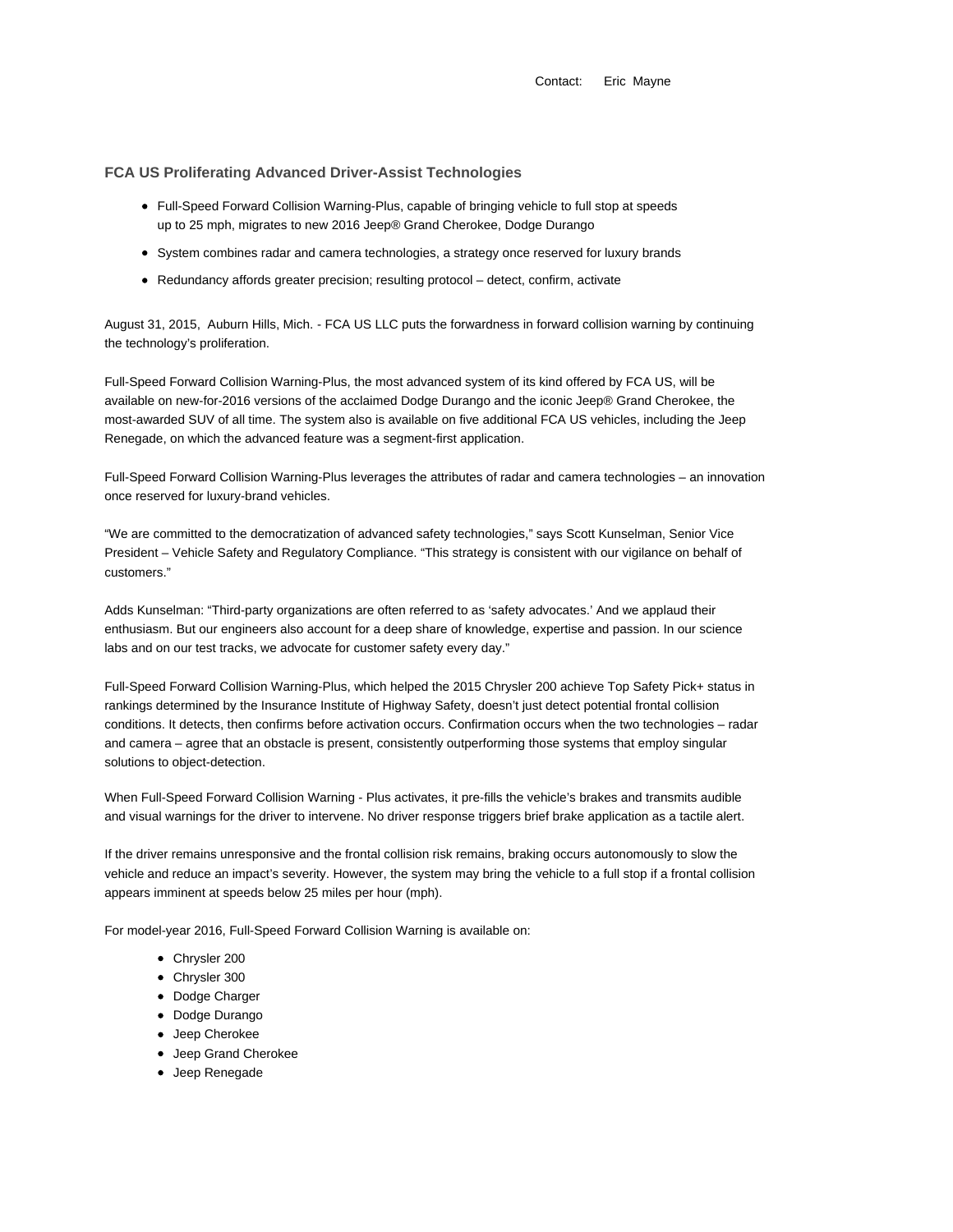The following is a comprehensive glossary of key safety, security and advanced-technology features on 2016 FCA US vehicles:

### **Driver warning and assist, chassis control and brake systems**

- 1. **Advance Brake Assist:** Works with Full-Speed Forward Collision Warning-Plus; increases deceleration if driver does not apply brake with sufficient force to respond to collision condition
- 2. **Adaptive Cruise Control-Plus with Full Stop:** Helps maintain distance from vehicle ahead; under certain traffic conditions, system can bring vehicle to full stop without driver intervention
- 3. **All-speed Traction Control System:** While driving, helps keep wheels from spinning during acceleration from a stop or at speed by applying brakes alone or in combination with engine torque limitation
- 4. **Anti-lock Brake System (ABS):** Senses and prevents wheel lockup, offering improved steering control under extreme braking and/or slippery conditions
- 5. **Blind-spot Monitoring (BSM):** Uses radar sensors to aid driver when changing lanes, passing or being passed; blind-spot vehicle presence noted via illuminated icons in side-view mirrors and driver-selectable audible chime
- 6. **Brake Assist:** System applies maximum braking power in emergency braking situations, minimizing stopping distance
- 7. **Brake-lock Differential System (BLDS):** Allows the vehicle to maintain forward motion if one or two wheels lose traction by selectively and aggressively applying brakes to the spinning wheels
- 8. **Brake-throttle Override:** Standard-equipment on every FCA US vehicle, it allows driver to stop the vehicle when throttle and brake inputs occur simultaneously; electronic throttle control also reduces engine-power output
- 9. **Brake/park Interlock:** Prevents transmission from being shifted out of "Park" unless the brake pedal is pushed
- 10. **Brake Traction-control System (BTCS):** Helps to keep wheels from spinning during acceleration from a stop or during slow speeds by applying individual brakes to the slipping wheel(s)
- 11. **Electronic Brake-force Distribution (EBD):** Optimizes stopping distances and control under all vehicle loading conditions by regulating braking pressure, front-to-rear
- 12. **Electronic Roll Mitigation (ERM):** Uses input from electronic stability control (ESC) sensors to anticipate potential rollover conditions; applies brakes individually and modulates the throttle position to help driver maintain control
- 13. **Electronic Stability Control (ESC):** Enhances directional control and stability of vehicle in various driving conditions; activation occurs when steering-wheel angle differs inconsistent with vehicle; automatically reduces throttle input and/or selectively deploys brakes to counteract oversteer or understeer
- 14. **Full-speed Forward Collision Warning-Plus**: Radar and camera technology combine to determine if frontal impact with another vehicle appears imminent; if so, system pre-fills brakes, then transmits audible and visual warnings for driver to intervene; no driver response triggers brief brake application as tactile alert; if driver remains unresponsive and frontal collision risk remains, brakes are applied to slow vehicle before impact; system may bring vehicle to full stop if imminent frontal collision detected at speeds below 25 mph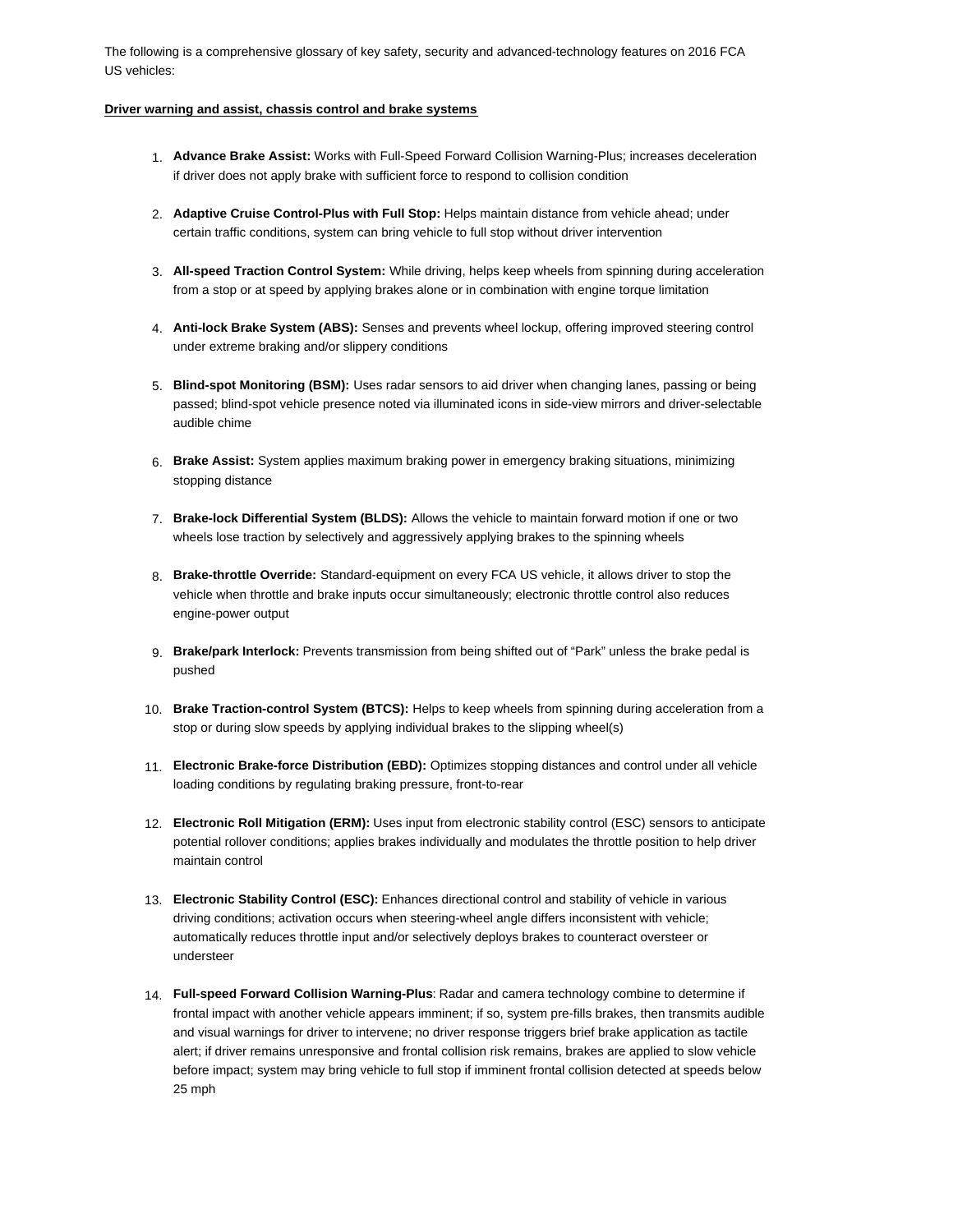- 15. **Forward Collision Warning-Plus:** Radar and camera technology combine to determine if frontal impact with another vehicle appears imminent; if so, system pre-fills brakes, then transmits audible and visual warnings for driver to intervene; no driver response triggers brief brake application as tactile alert; if driver remains unresponsive and frontal collision risk remains, brakes are applied to slow vehicle before impact
- 16. **Forward Collision Warning:** Radar determines if a frontal impact with another vehicle appears imminent; if so, system pre-fills brakes, then transmits audible and visual warnings for driver to intervene
- 17. **Hill-start Assist:** Assists drivers when starting from a stop on a hill; maintains brake pressure for short period of time after driver's foot is removed from the brake pedal; if throttle is not applied within short period of time thereafter, brake pressure will be released
- 18. **Lane Departure Warning with Lane-Keep Assist**: Alerts and assists driver; leverages electric power steering (EPS) to deliver subtle steering-wheel input when system detects need for course correction
- 19. **ParkSense Parallel/Perpendicular Park Assist:** Features ultrasonic sensors on the bumper to find and guide driver into parking space; guidance system automatically controls the steering angle while driver controls gear position, brake, and accelerator; parallel parking possible on either side of the car; to accommodate perpendicular parking, vehicle is backed into the space
- 20. **ParkSense Rear Park Assist Systems with Stop and Release:** ln reverse, at low speeds, ultrasonic sensors detect stationary objects; if imminent collision is detected, system will provide momentary, autonomous brake pulse; below 4.4 mph, system will bring vehicle to a stop before releasing
- 21. **ParkView Rear Backup Camera:** Provides wide-angle view of area immediately behind vehicle, giving driver greater peace of mind before reversing; features dynamic grid lines to aid driver when maneuvering into parking spaces or narrow areas; also assists when lining up trailer to vehicle's hitch, when so equipped; image displayed on the navigation screen when the transmission is shifted into reverse
- 22. **Rain Brake Support:** In rainy conditions, occasionally pushes brake pads lightly against brake rotors to keep rotors dry
- 23. **Ready Alert Braking (RAB):** Anticipates situations when driver may initiate an emergency brake stop and uses ESC pump to set brake pads against rotors, decreasing time required for full brake application
- 24. **Rear Cross Path (RCP) Detection:** In parking-lot situations, warns drivers of lateral traffic when backing out of parking spaces; automatically activates any time a vehicle is in reverse gear; driver alerted of approaching vehicle(s) via illuminated icons on side-view mirrors and driver-selected audible chime
- 25. **Trailer-sway Mitigation**: Uses input from electronic stability control (ESC) sensors to anticipate potential trailer-induced yaw conditions; applies brakes individually and modulates throttle to help driver maintain control

## **Occupant restraint technology**

- 1. **Active Head Restraints:** Deploy during collision; designed to help reduce injuries by minimizing gap between occupant's head the head restraint
- 2. **Advanced Multistage Driver and Front-passenger Air Bags:** Inflate with force appropriate to the severity of the impact; meet FMVSS 208 advanced air bag requirements for smaller, out-of-position occupants
- 3. **All-row, Full-length Side-curtain Air Bags:** Extend to all outboard front- and rear-seat passengers; housed in headliner above side windows, each side air bag has its own impact sensor that triggers deployment on the side of the vehicle where impact occurs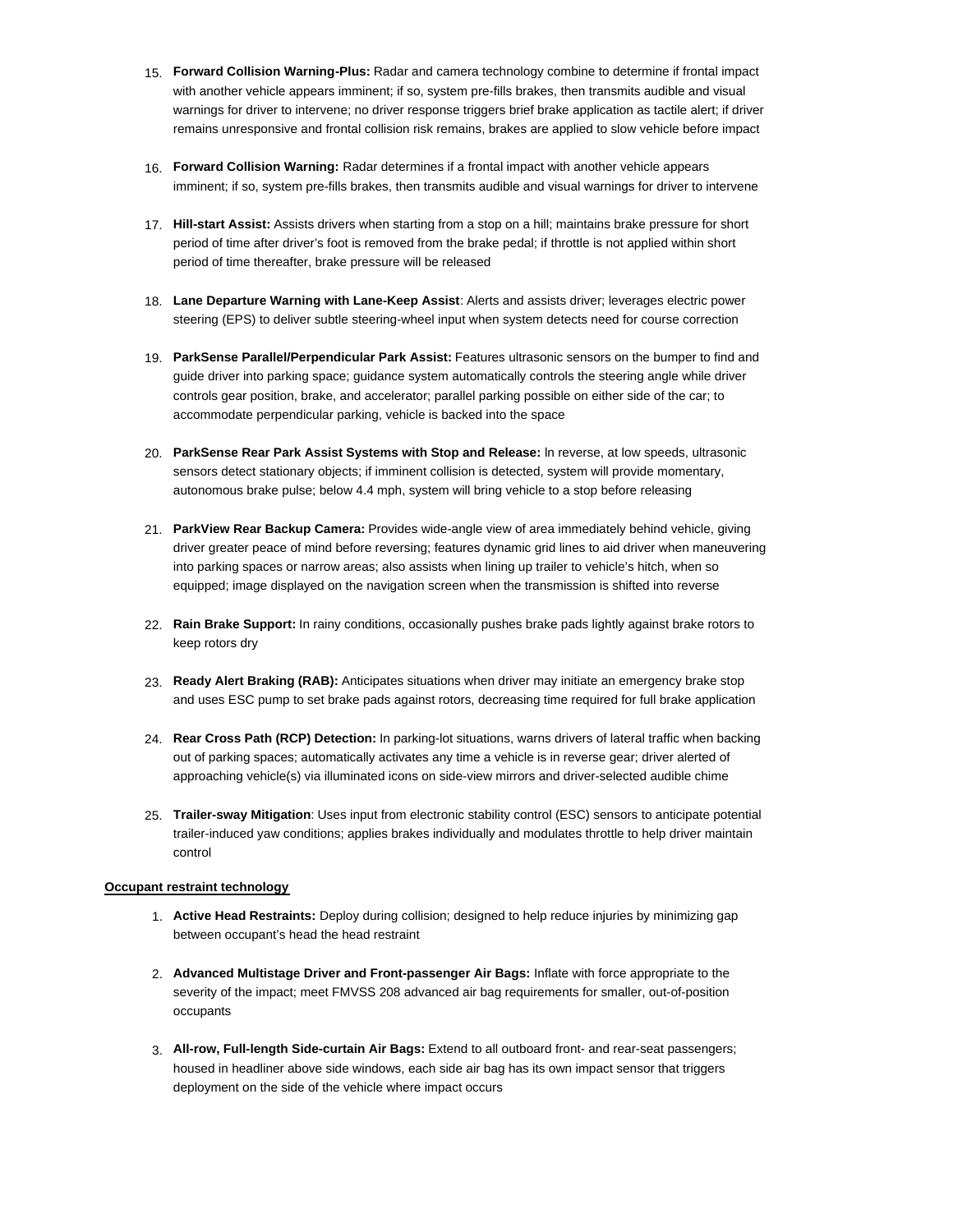- 4. **BeltAlert:** Activates chime and/or illuminates icon in instrument cluster to remind driver and front passenger to buckle up if vehicle is driven without belted front-seat occupants
- 5. **Child Seat Anchor System:** LATCH (Lower Anchors and Tethers for CHildren) designed to ease installation of compatible aftermarket child seats
- 6. **Constant-force Retractors:** Regulates force exerted on occupant by seat belt, then gradually releases webbing in controlled manner
- 7. **Front Seat-belt Pretensioners:** During a collision, impact sensors initiate front seat-belt pretensioners to remove slack in the seat-belt system, thereby reducing the forward movement of the occupant's head and torso
- 8. **Front-seat-mounted Side Pelvic Thorax Bags:** Help provide enhanced protection to driver and front passenger in certain impacts; each side air bag has its own impact sensor that triggers deployment on side where an impact occurs
- 9. **Driver's-side Knee Air Bag:** Deploys with advanced multistage driver air bag; located below instrument panel, device designed to properly position occupant during impact
- 10. **Height-adjustable Seat Belts (front-row):** Outboard seat belts feature height adjustment, allowing for seat belt to be placed in optimal position for any driver
- 11. **Occupant Restraint Controller:** Detects impact and determines if air bag deployment, and degree of deployment is appropriate; also deploys front seat-belt pretensioners

## **Structural systems**

- 1. **Energy-absorbing Steering Column:** Manual-adjust steering column features two hydroformed coaxial tubes that move relative to each other to allow for enhanced energy absorption during an impact; poweradjust steering column employs a calibrated bending element that deforms during column stroke for optimal energy management
- 2. **Front and Rear Crumple Zones:** Specially formed structural members that crumple and absorb energy in a collision, helping protect the occupant cabin
- 3. **Laminated Glass:** Plastic sandwiched between glass panes to provide added strength; discourages break-ins
- 4. **Safety Cage Body Structure:** Helps protect occupants by managing and controlling energy in the event of an impact
- 5. **Side-guard door beams:** Reinforcement beams inside the doors that help provide occupant protection in certain side collisions

## **Lighting and visibility systems**

- 1. **Active Turn Signals:** Turn signal flashes three times when stalk is depressed for one second
- 2. **Auto-adjust Exterior Mirrors:** Side-view mirrors automatically adjust to accommodate rear view when vehicle shifted into reverse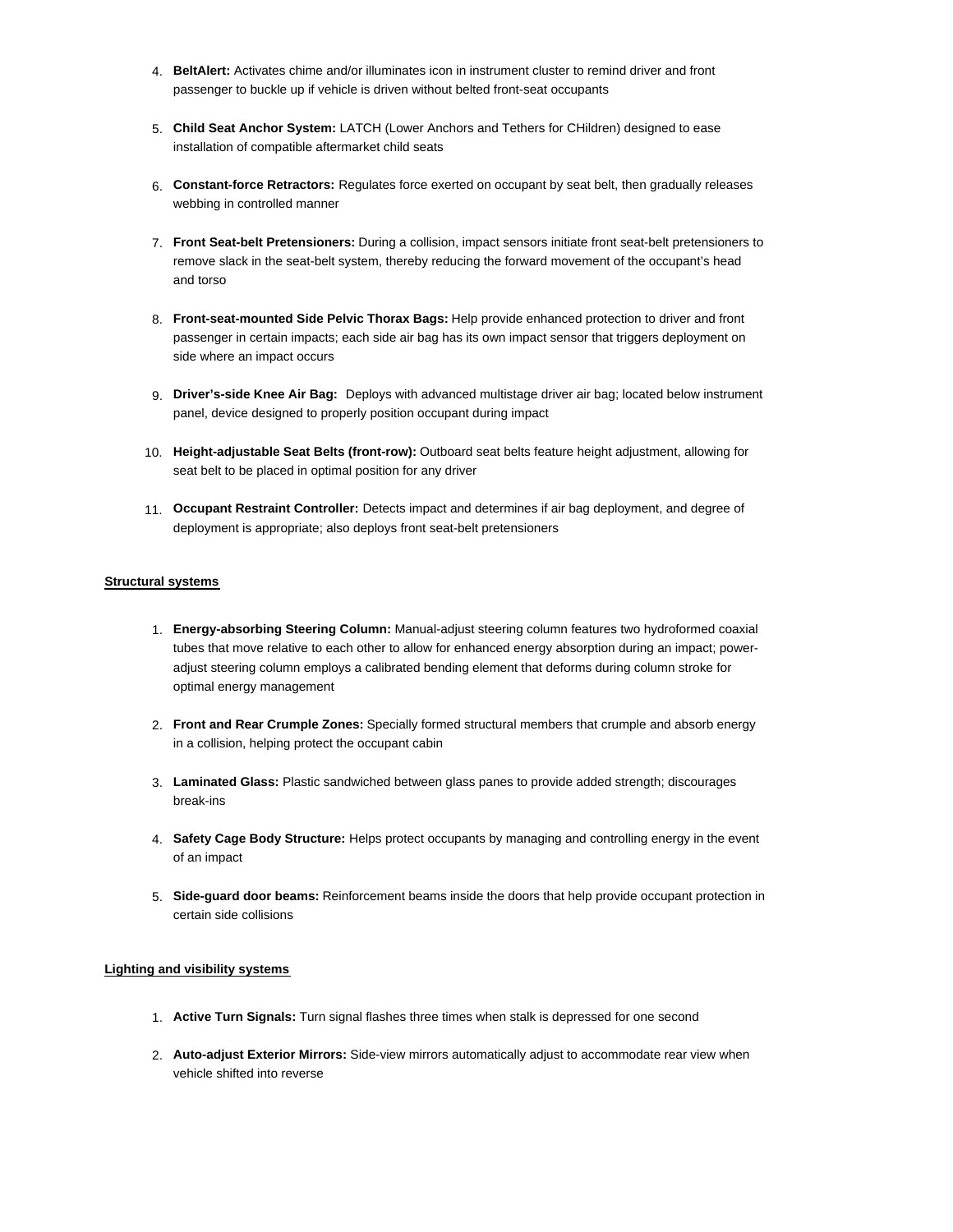- 3. **Auto-dimming Rearview Mirror:** Auto-dimming mirror automatically reduces glare from bright light allowing driver to have a clearer view of the road ahead
- 4. **Automatic Defog:** Automatic temperature control system measures interior humidity and activates defogging system without driver intervention
- 5. **Automatic Headlamps:** Headlamps turn on and off automatically depending on exterior light levels and if windshield wipers are operating
- 6. **Automatic High-beam Headlamps:** Headlamp system adjusts to ambient light and oncoming traffic to deliver maximum lighting
- 7. **Daytime Running Lamps (DRL):** Low-intensity halogen or signature LED lights that illuminate during daytime conditions, increasing vehicle's visibility to other drivers
- 8. **Enhanced Accident Response System (EARS):** Makes it easier for emergency personnel to see and reach occupants in the event of an accident by turning on the interior lighting and unlocking doors after air bag deployment; also shuts off flow of fuel to the engine
- 9. **Heated Windshield Washer Nozzles:** Delivers heated washer fluid to more efficiently clear windshield in inclement weather
- 10. **High-intensity Discharge (HID) Headlamps:** Provide approximately three times the light output than conventional reflector lamps
- 11. **Halogen Infrared Reflecting Bulbs (HIR):** Unique component coating delivers greater light output than conventional bulbs
- 12. **LED Fog Lamps:** Provide improved illumination during inclement weather
- 13. **LED Tail Lamps:** Provide dual-function illumination (brake, stop, turn and running light functions); lightemitting diode technology ensures light output is consistent throughout the tail lamp
- 14. **Rain-sensing Wipers:** A driver convenience feature that automatically senses moisture on the windshield and activates wipers

## **Emergency connectivity and other features**

- 1. **9-1-1 call/Assist Call:** Enabled by built-in data connection, rearview mirror-mounted button connects occupants directly with emergency service providers; for roadside assistance or Uconnect system questions, a separate button establishes direct contact with appropriate call-takers
- 2. **Auto-reverse Sunroof:** Automatically reverses when it senses an obstruction while closing
- 3. **Auto-reverse Windows:** Automatically reverses when it senses an obstruction while closing
- 4. **Capless Fuel-filler Door:** Enables fuel-filling simplicity
- 5. **Child-protection Rear Door Locks:** Disables rear doors' inside-release handle by adjusting a small lever opposite the doorjamb
- 6. **Electronic Locking Fuel-filler Door:** Prevents theft or tampering, which can lead to damage, inefficiency and unwanted fuel vapor release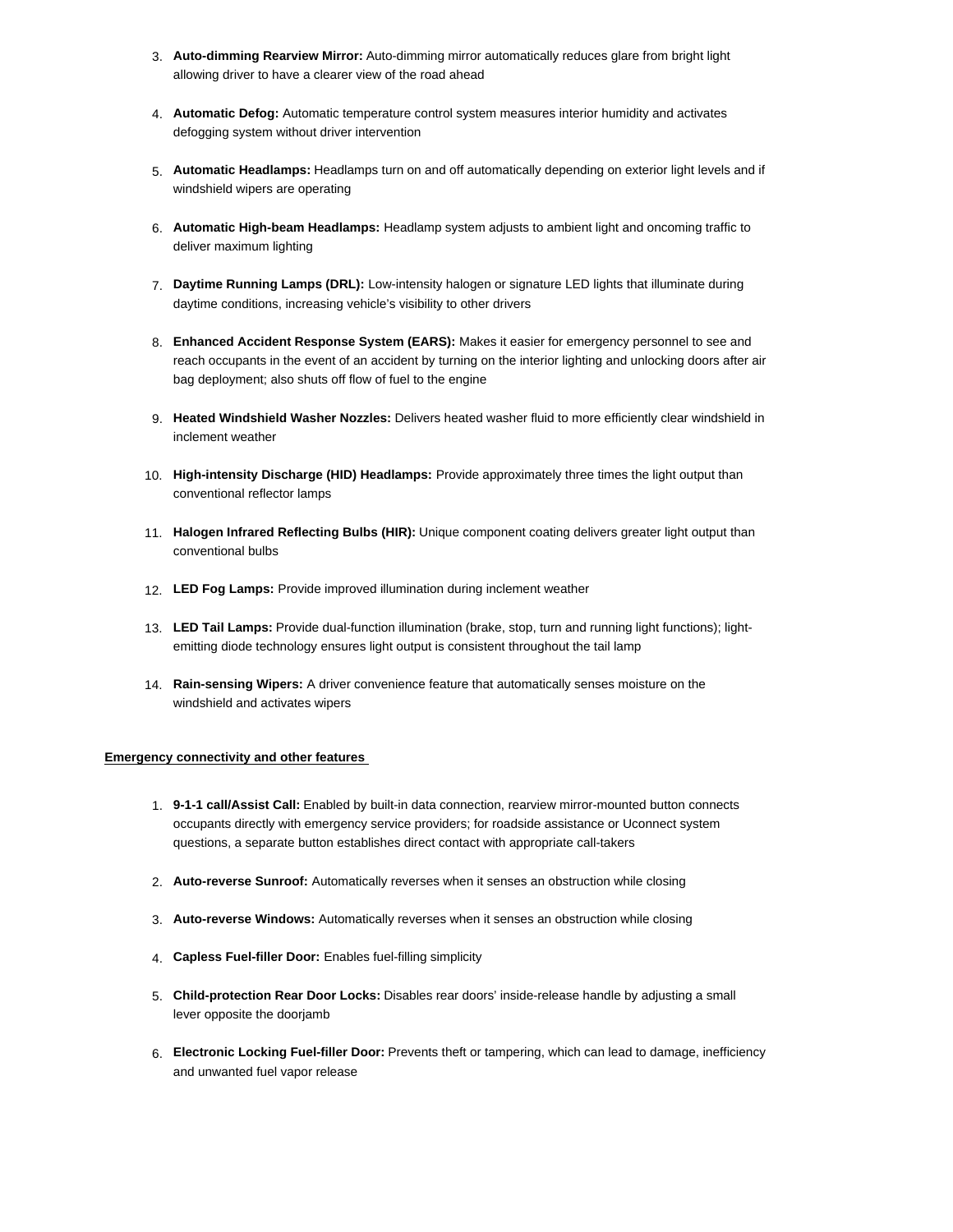- 7. **Express Up/down Windows:** One-touch express up/down window button located on the front driver and passenger-side door
- 8. **Global Position Sensor (GPS):** Used for navigation guidance and electronic vehicle tracking
- 9. **Intelligent Battery Sensor (IBS):** Continually measures flow of current into and out of battery; if battery is running low, system shuts off less-critical electrical systems to conserve power; icon in cluster denotes activation
- 10. **Inside Emergency Trunk-lid Release:** Glow-in-the-dark handle enables unlocking from inside trunk
- 11. **Keyless Enter 'n Go:** Electronic sensors detect if unique vehicle key fob is present, which enables passive cabin entry and trunk access; illuminates interior lamps and enables push-button ignition – no need to insert key
- 12. **Remote Keyless Entry:** Locks and unlocks doors and turns on interior lamps. If vehicle is equipped with security alarm, remote also arms and disarms system
- 13. **Remote Start:** Fob-activated convenience; starts engine and activates interior climate settings while maintaining vehicle security
- 14. **Sentry Key Engine Immobilizer:** Utilizes engine key with embedded transponder and preprogrammed security code to discourage vehicle theft; when key is inserted into the ignition, controller sends a random number to the transponder and engine is allowed to start; engine will shut off after a few seconds if an incorrect key is used
- 15. **SiriusXM Traffic:** Real-time local traffic updates via SiriusXM Radio
- 16. **SiriusXM Travel Link:** Provides passengers with real-time weather, information and entertainment to make every trip more efficient and secure
- 17. **Speed-Sensitive Door Locks:** System automatically locks doors when vehicle acceleration reaches prescribed threshold
- 18. **Tilt-and-telescoping Steering Column:** Allows steering column to tilt and move toward or away from the driver to achieve a safe and comfortable distance from the advanced multistage front driver air bag, if deployed
- 19. **Tire-pressure Monitoring (TPM) System Lock-on Sync:** Informs driver when tire pressure is too low; pressure-sensor modules within valve stems of all four wheels send continuous radio-frequency signals to a receiver; available systems use graphic display to indicate tire-specific pressure
- 20. **Uconnect Access Mobile Hot Spot:** Turns vehicle into mobile Internet hot spot; available to registered Uconnect Access subscribers
- 21. **Uconnect Access Remote Services:** Enables registered Uconnect Access subscribers with compatible cell phones to lock or unlock their vehicles or activate panic alarm; can also activate remote start
- 22. **Uconnect Access Voice-to-text:** Enables cloud-based text-message dictation via compatible Bluetoothenabled cell phones; available to registered Uconnect Access subscribers
- 23. **Uconnect Access Stolen Vehicle Location Assistance:** Leverages GPS data-sending capability to help authorities find stolen vehicles
- 24. **Uconnect Voice Command:** Voice-recognition technology enables handsfree navigation-system inputs